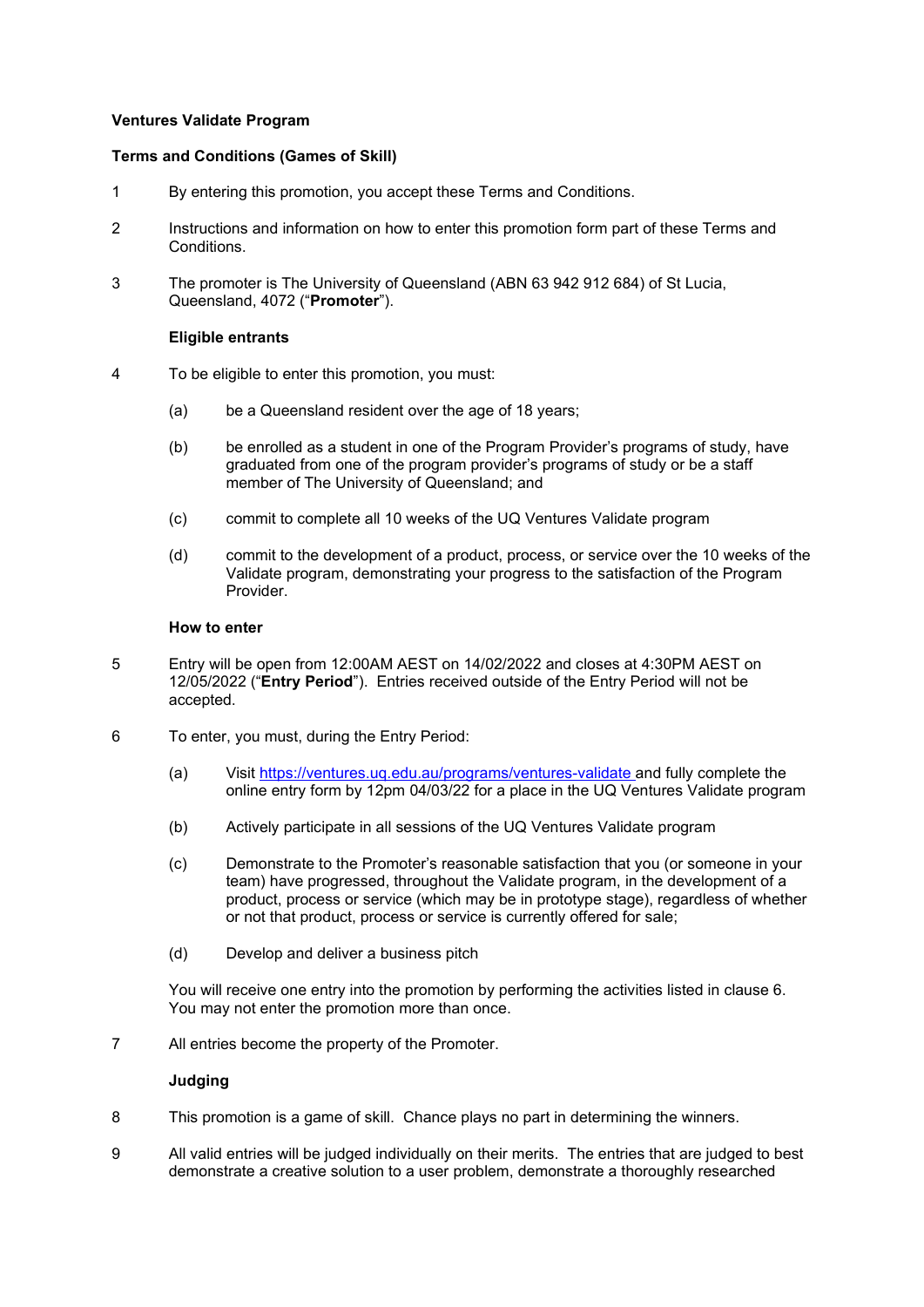business model, demonstrate early business traction, and show quality in their pitch design and delivery, will be the winners.

- 10 Judging will take place at 2:30pm 4:30pm AEST on 12/05/2022 and at 2:30pm 4:30pm AEST on 19/05/2022 at The University of Queensland, St Lucia. Entries will be judged by a panel of judges from UQ and industry.
- 11 The Promoter may decline to accept any entry which, in its reasonable opinion, does not comply with these Terms and Conditions.
- 12 The Promoter's decision in relation to any aspect of the promotion is final and the Promoter will not enter into any correspondence regarding the result of the promotion.

## **Prize and notification of winners**

- 13 The winners will receive:
	- a) First place; \$4,000 prize check;
	- b) Second place, \$3,000 prize check;
	- c) Third place, \$2,000 prize check;
	- d) Fourth Place, \$1,000 prize check.
- 14 Prizes are not transferable and cannot be taken as cash.
- 15 The winners will be contacted by UQ Ventures on or by 19/05/2022.
- 16 To claim the prize, the winners must be in attendance at the Validate Pitch Showcase and collect their check in person on 19/05/2022. The prize must be claimed by 19/05/2022.
- 17 If the Promoter is unable to contact the winner by 19/05/2022, that winner will forfeit the prize and the prize may be awarded to the next best entry (as determined by the judges). The new winner will be contacted by UQ Ventures on or by 19/05/2022.
- 18 The prize will be delivered to the winner in-person within 10 working days of the prize being claimed.
- 19 If any prize becomes unavailable for any reason, the Promoter may substitute a prize of equal or greater value.
- 20 The Promoter accepts no responsibility for any tax implications that may arise for any prize.

### **Intellectual property**

21 You confirm and promise that your entry is original and does not infringe the intellectual property rights of any third party. You agree that the Promoter has an unrestricted, irrevocable, transferable, right and licence to use and modify your entry including for promotional purposes without the payment of any further fee or compensation or further reference to you, and that the Promoter can authorise other people to do any of these things. If requested by the Promoter, you agree to sign any further documentation required by the Promoter to give effect to this arrangement. To the extent permitted by law, you unconditionally and irrevocably consent to the Promoter modifying your entry as described in this clause, agree that the Promoter is not required to attribute you as author of the entry, and consent to any other act or omission that would otherwise infringe any moral rights in your entry.